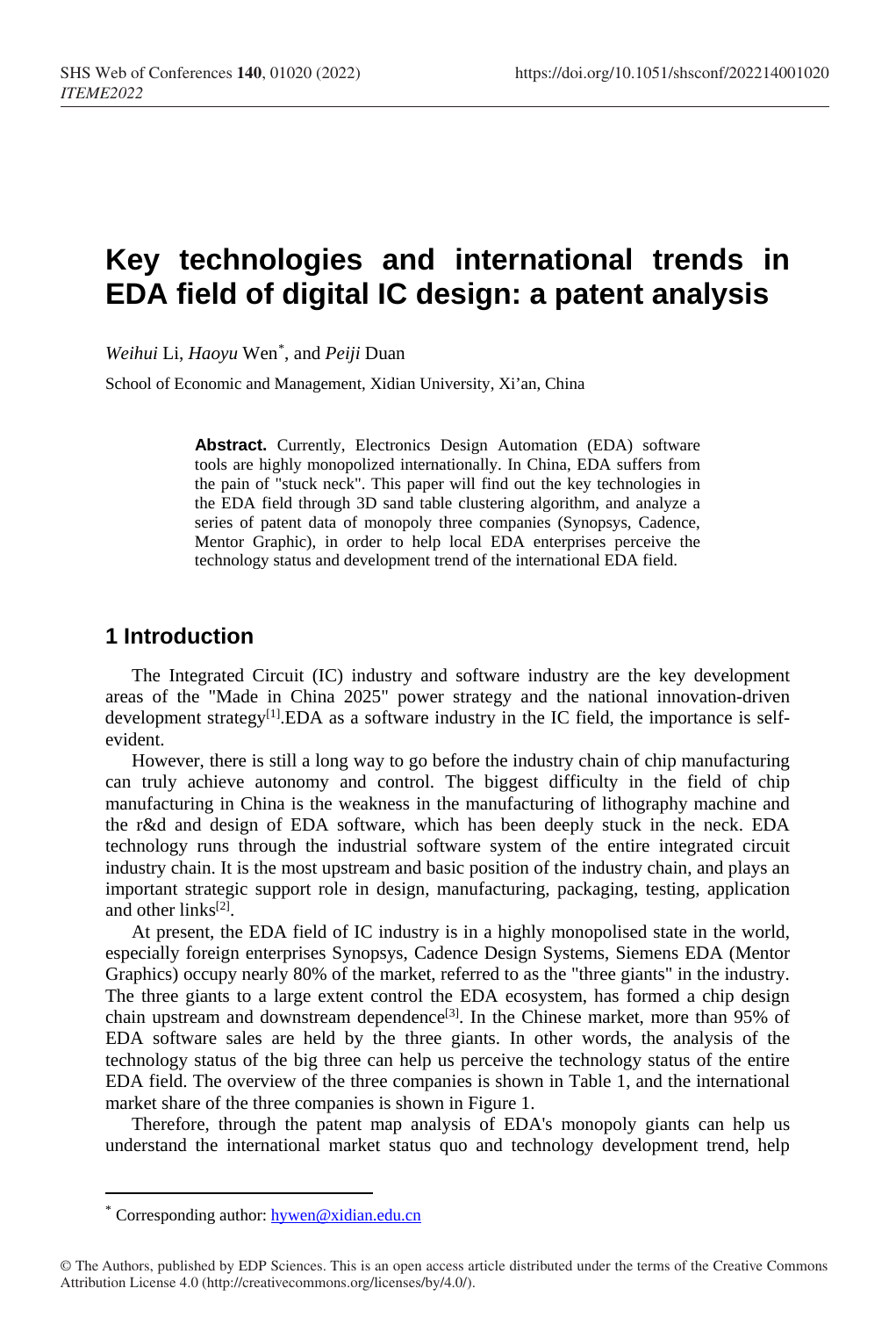local enterprises improve innovation competitiveness, strive to break import dependence as soon as possible.

| Firm               | <b>Synopsys</b>         | <b>Cadence</b>    | <b>Siemens EDA</b><br>(Mentor Graphic) |  |
|--------------------|-------------------------|-------------------|----------------------------------------|--|
| Founding time      | 1986                    | 1988              | 1981                                   |  |
| HO                 | <b>Silicon Valley</b>   | California        | Oregon                                 |  |
| <b>Staves</b>      | $13200+$                | ~1000             | ~1000                                  |  |
| Domestic employees | $1200+$                 | $400+$            | ~100                                   |  |
| Turnover           | $$3$ billion+           | $$2.146$ billion  | $$1.28$ billion                        |  |
| Star products      | Polaris, DesignWare IP, | Tensilica DSP IP, | Calibre, Hyperlynx                     |  |
|                    | Fusion                  | Virtuoso          |                                        |  |

**Table 1.** Introduction of EDA three giants.



**Fig. 1.** EDA enterprises international market share of the composite pie chart.

## **2 EDA key technology topic identification**

#### **2.1 Data instruction**

The research data from incoPat global patent database.The retrieval mode takes EDA and its subsidiaries as the applicant and transferee, retriin multiple languages, retains the invention patent, filtering the utility model patent and design patent, and the application number is not merged. Retrieved time was held on 2020.12.20.And to perform the selective download of the patent writing entries.

#### **2.2 3D sand table clustering**

The 3D patent sand table is an advanced tool for patent strategy analysis [].The threedimensional topographic map is used to vividly show the competition situation of technology. Wave peaks represent technology-dense areas and wave valleys represent technology blank points. Different colors are used to mark different patent applicants to clearly demonstrate the competition. Each dot represents a patent, and the closer the dot indicates a higher correlation of the technique. Compared with other theme clustering (LDA, etc.), the clustering algorithm of 3D sand table combines the characteristics of the patent itself, and is more professional and accurate for the clustering of technical keywords.

The intelligence analysis tool of incopat patent database was applied to visualized the results in Figure 2.Synopsys in blue, Cadence in yellow, and Mentor in red. Line segment length corresponds to quantity proportion, the categories set to 6 and the labels set to 3. As the picture, the patents of EDA three giant enterprises are mainly clustered into five key technical themes: Verification, Simulation, Timing analysis, Layout wiring, and Synthesis.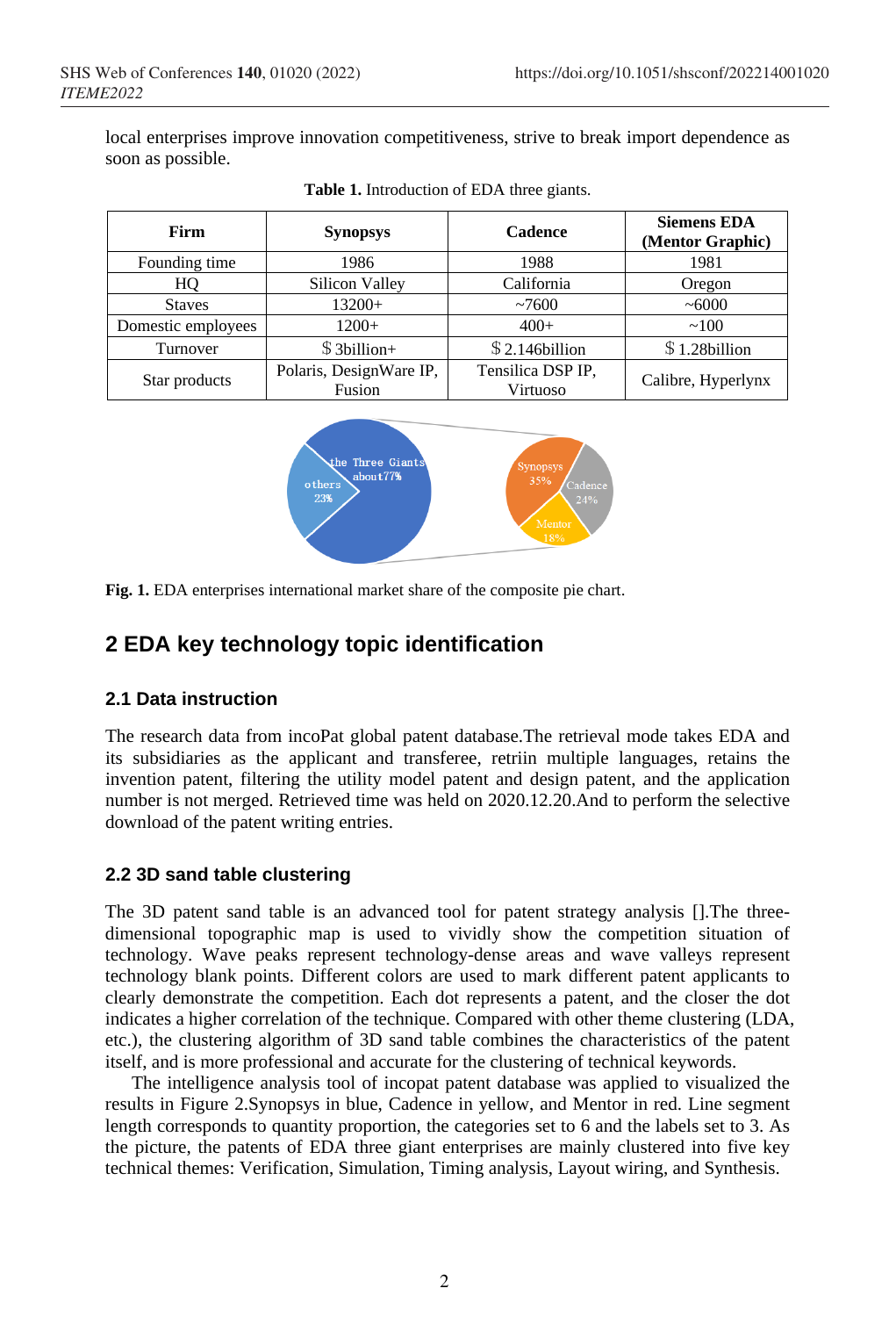

**Fig. 2.** The three giants patent 3D sand table clustering.

### **3 EDA patent analysis**

#### **3.1 Overall trend**

Patent disclosure lag a certain. Generally invention patent is disclosed 3-18 months after the application.Thus this paper only analyzes the patent application trends. As shown in Figure 3., patent application-disclosure trends of the three giants from 2001-2020.



**Fig. 3.** The three giants patent overall application-disclosure trend.

From 2001 to 2009, under the background of the rapid development of chip industry, the number of patent applications of the company has increased rapidly. Synopsys became the world leading EDA tool manufacturer in 2008; In 2009- 2011, The number of patent applications has dropped slightly; From 2011 to 2017, The EDA field tends to mature in the integrated circuit industry; In 2017-2020, The number of patents applied has dropped significantly, High-level monopoly period in the EDA field, Technology development is saturated, It reflects that the overall situation in the EDA field of the international integrated circuit industry is not optimistic.

#### **3. 2 Technical composition analysis**

The classification of the technical composition analysis is based on the IPC classification number.According to the more detailed characteristics of the EDA field knowledge system,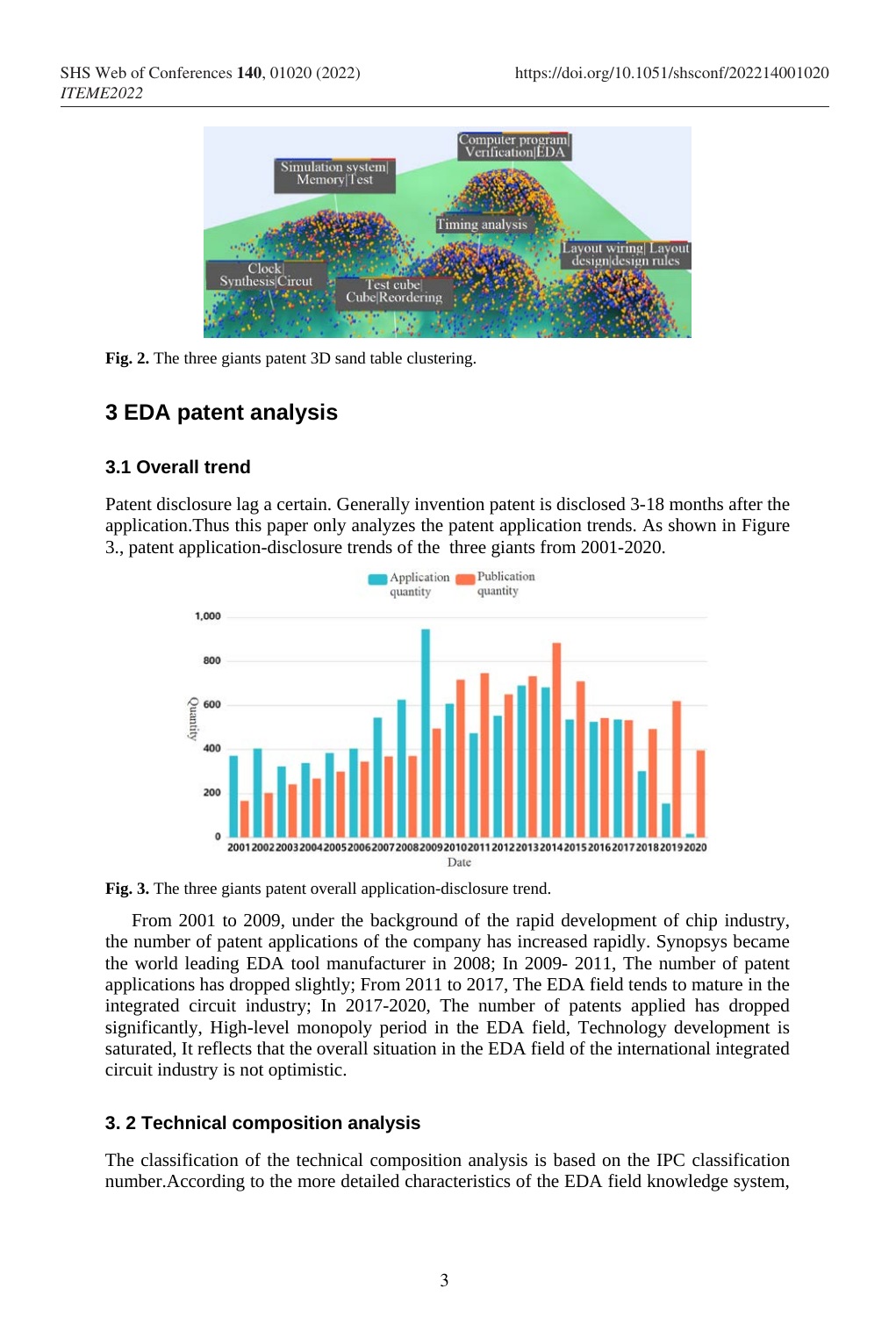select the most detailed 'group' category, and the parameter is set to 20, before five as an example. Table 2. is available.

| <b>IPC Classification Number (Group)</b>                                                      |      |  |
|-----------------------------------------------------------------------------------------------|------|--|
| $(6.8)$ )<br>$G06F17/50(CAD$ (The test circuit for static storage is designed into G11C29/54) | 6364 |  |
| G06F9/455(Simulation; annotation; software simulation, $(5,2006.01)$ )                        | 544  |  |
| $G01R31/28$ (Circuit test, $(1,2006.01)$ )                                                    | 431  |  |
| $G03F7/20$ (Exposure and its equipment $(4)$ )                                                | 304  |  |
| G01R31/3185(Test for the reconfiguration, e.g. LSSD, partition $(6)$ )                        | 302  |  |

**Table 2.** Analysis of the patent technology composition of EDA three giants.

It can be concluded that the vast majority of the patents of the three giants belong to the G06F17/50 (CAD) classification, with a total of 6,364 patents, accounting for the highest proportion of 61.91%.

#### **3. 3 Key technology distribution**

The statistics according to the five technical themes of "verification", "simulation", "layout wiring", "timing analysis" and "synthesis", concluded the number and distribution of the EDA three giants' patents in various key technology fields. As shown in Table 3.

|                 | <b>Verification</b> | <b>Simulation</b> | Lavout wiring | Timing analysis | <b>Synthesis</b> |
|-----------------|---------------------|-------------------|---------------|-----------------|------------------|
| <b>Synopsys</b> | 269                 | 245               | 539           |                 | 28               |
| Cadence         | 291                 | 243               | 496           | 49              |                  |
| Mentor          |                     | 160               | 272           |                 |                  |
| total           |                     | 648               | 1307          | 128             |                  |

**Table 3.** Distribution of key technical topics of EDA three giants.

From the perspective of enterprises, the distribution probability of EDA patents of the three giants on various topics is almost the same. The research results are the most among the five key technologies. Most of the researches of the three giants focus on the three technical topics of 'Verification', 'Simulation' and 'Layout wiring', and there are not many research and development on 'Timing analysis' and 'Synthesis', which intuitively reflects the EDA leading companies in various The degree of development, focus, and areas of expertise on technical topics are not very different.

From the perspective of technical topics, it can be seen that the number of researches on 'Layout wiring' is far ahead, and the development of EDA technology in this part has been very mature in the world; secondly, there are two technical themes of 'Verification' and 'Simulation' , the number of patents is only about half of 'Layout wiring', these two technologies are very difficult parts in EDA, it can be seen that there is still a certain research and development space; while the three giants have not done much research on 'Timing analysis' and 'Synthesis' two, indicating that there may be more gaps in the technical research and development of these two parts, existing a lot of room for innovation and development.

#### **3.4 Technology life cycle**

The analysis time span is from 2000 to 2020, results are shown in Figure 4.From the vertical axis, it can be seen that EDA technology was in the development period from 2000